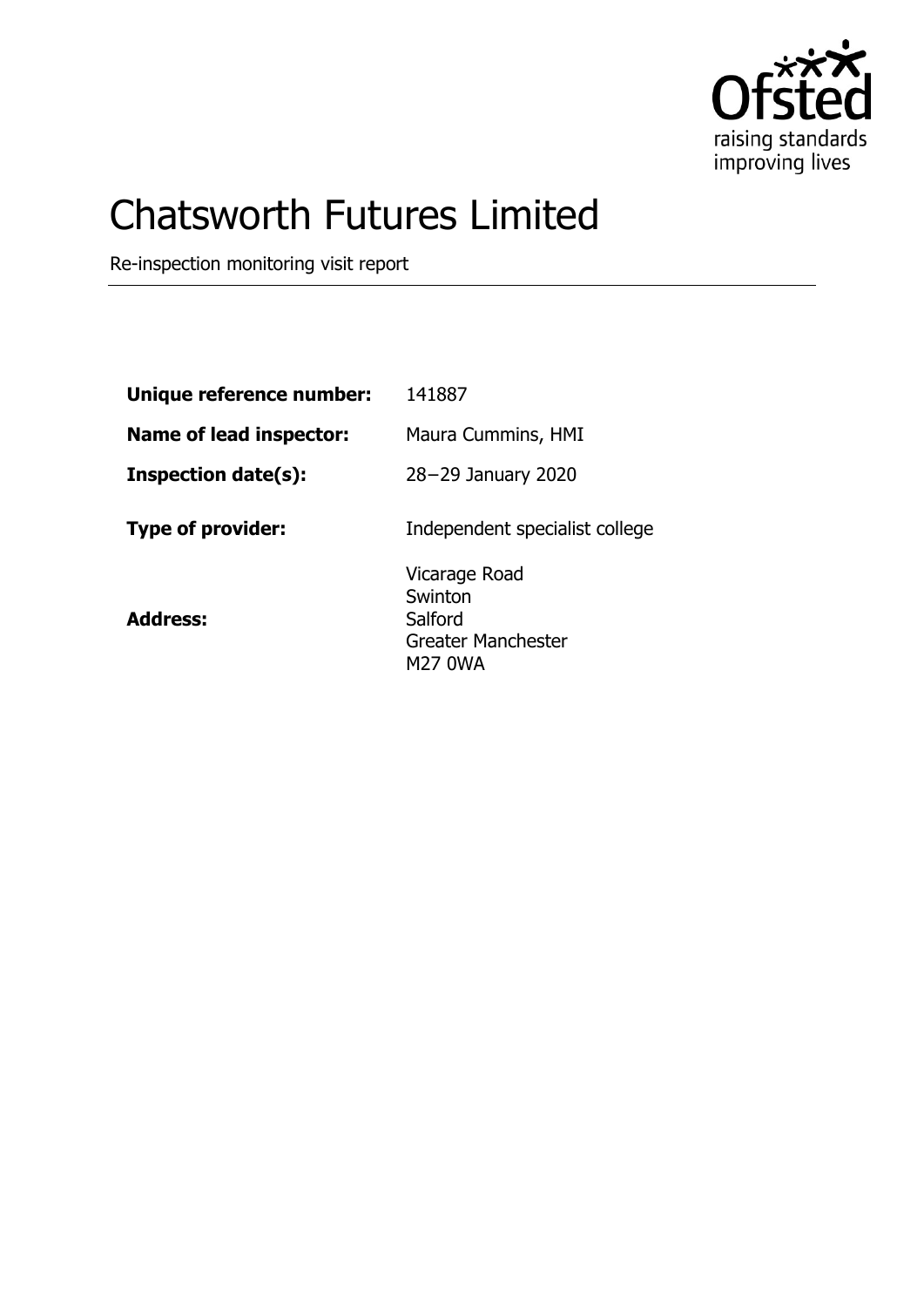

# **Monitoring visit: main findings**

## **Context and focus of visit**

This is the second re-inspection monitoring visit to Chatsworth Futures Limited following publication of the inspection report on 22 February 2019 which found the provider to be inadequate overall.

Chatsworth Futures Limited (Chatsworth Futures) joined Chatsworth Multi-Academy Trust in September 2018. The college provides day provision for young people aged 19 to 25 with severe learning difficulties, profound and multiple learning difficulties and autism spectrum disorder.

Learners study on programmes that are at, or below, entry level. At the time of the monitoring visit there were seven learners for whom the college receives highneeds funding. All learners have an education, health and care plan (EHCP).

### **Themes**

**What progress have leaders and managers made in ensuring health and safety remain a high priority and are embedded within the safeguarding culture of the college so that learners are kept safe?**

**Significant progress**

Since the previous monitoring visit, governors, leaders and managers have continued to place a high priority on the health and safety of learners. Thorough and frequent risk assessments of learning spaces are embedded in health and safety practices. The learning environment is safe.

Governors have provided highly effective scrutiny and challenge to ensure that leaders and managers address health and safety concerns swiftly. Health and safety updates are provided to governors at all board meetings. For example, after inspectors found the kitchen to be unsafe at the previous inspection, the board commissioned an external consultant to carry out a health and safety inspection and a risk assessment of the kitchen. Surplus equipment was removed and the environment was made safe. Only then did governors give permission to re-open the kitchen. Learners are now, once again, able to develop their catering skills for employment and independence.

Leaders and managers have identified and embedded health and safety training across the college. All staff receive mandatory training. The trust's business officer, the health and safety coordinator, who is the principal, and the governor responsible for health and safety all receive appropriate training. Teaching assistants carry out frequent routine health and safety risk assessments across the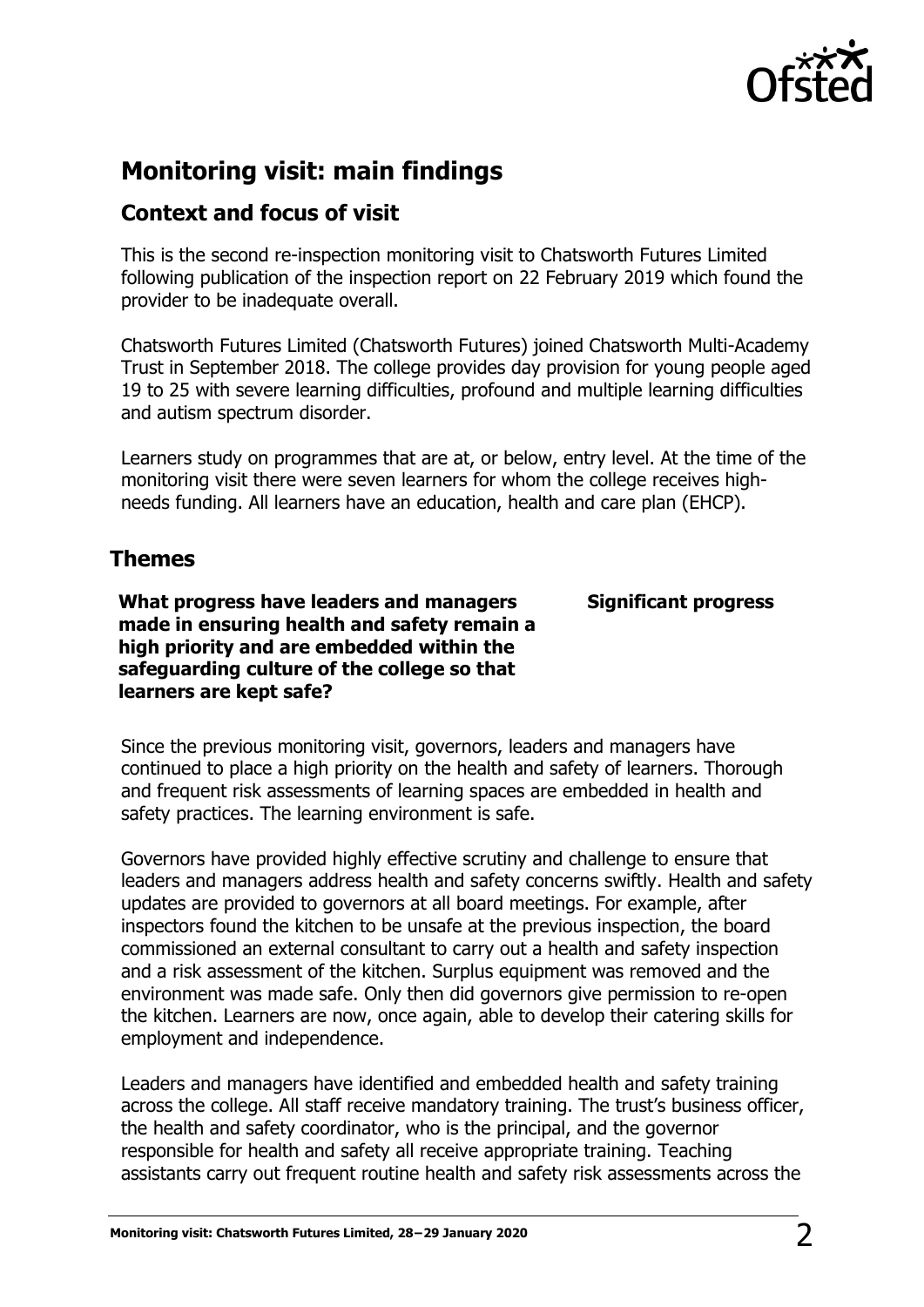

college to ensure that the environment is safe for learners. Governors and staff receive frequent safeguarding training.

Staff check the safety of their learning environments and incorporate health and safety in the planning of their learning sessions. For example, in employability sessions, learners cover how to identify potential risks to themselves and others. Consequently, learners increase their awareness of their own safety.

All health and safety concerns are carefully logged and actioned appropriately.

#### **What progress have leaders and managers made in ensuring the quality of education on the discovery curriculum pathway meets the needs of all learners? Significant progress**

Leaders and managers have carefully considered the content of individual learner's programmes. The curriculum is derived from learners' EHCPs and has a strong focus on the skills that learners will need when they complete their education and move into adulthood. For example, the bespoke sensory curriculum incudes music therapy, hydrotherapy, independent living skills, the Duke of Edinburgh's Award and communication skills.

Most staff use highly effective strategies to support learners' communication. For example, learners use pictures and symbols successfully to understand and practise the sequence and order of tasks. This is so that they can complete basic independence skills such as using a brush to clean the floor. Tutors and teaching assistants use techniques, such as modelling, to help learners learn how to carry out tasks more independently. In independent living skills sessions, tutors use assessment effectively to adapt the planning of activities to meet individual learner needs.

Therapists do not work collaboratively enough or focus sufficiently on learners' core learning goals. Consequently, learners do not make the best possible progress.

#### **Reasonable progress**

#### **What progress have staff made in setting challenging targets for learners that help them make progress towards achieving their goals and prepares them for adulthood and their next steps?**

Since the previous inspection, leaders and managers have reviewed and revised the processes in place to create individual learning goals and targets for learners from their EHCPs. They have reduced the overall number of individual learning goals for each learner and now focus on key priorities for learning.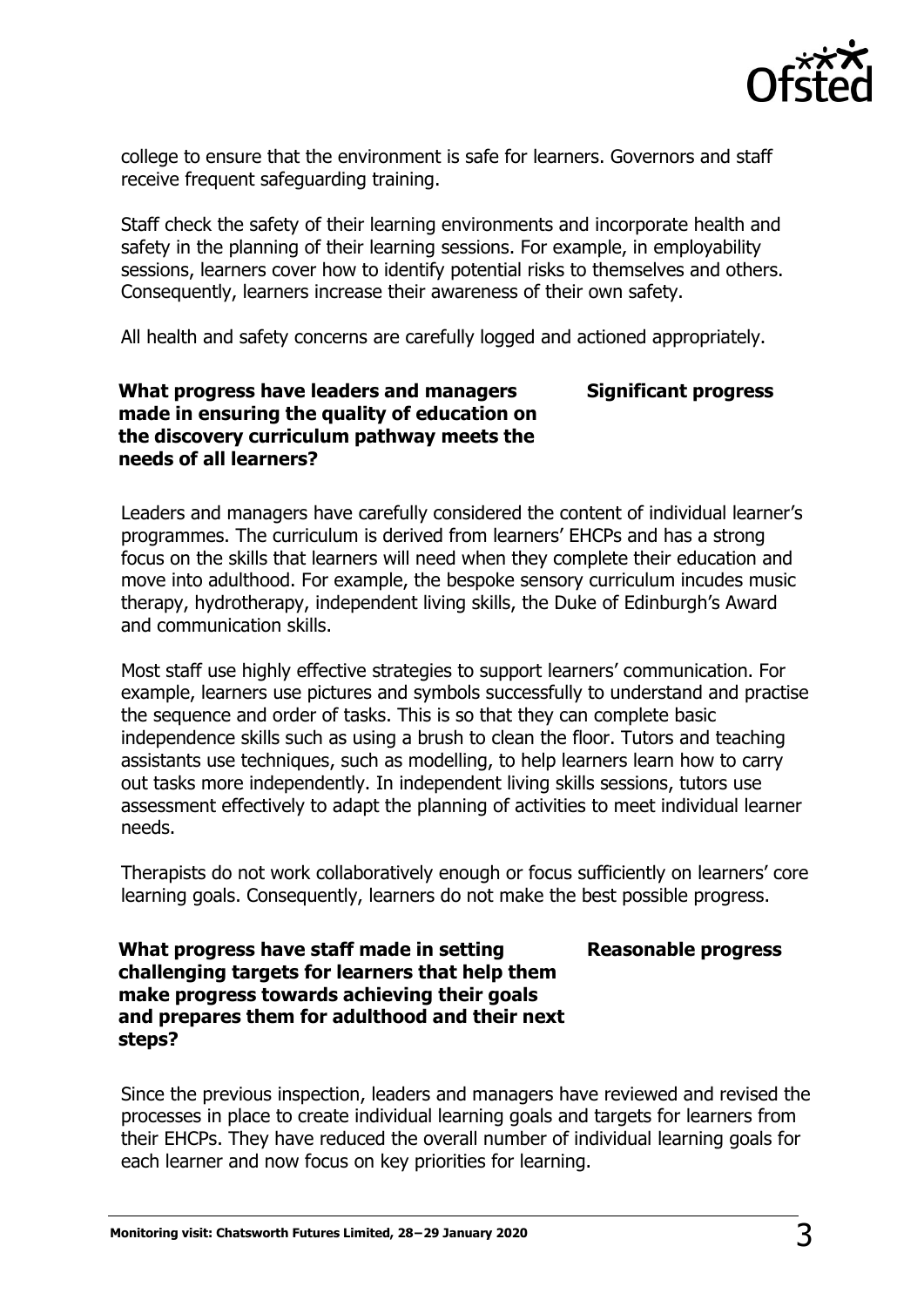

Leaders and managers have introduced an assessment tool specifically for identifying gaps in learners' English and mathematics skills. Tutors carry out detailed vocational subject baseline assessments. As a result, staff have a better understanding of the goals that they need to set for each individual learner in relation to their EHCP outcomes.

Assessments for learners with profound and complex needs, such as non-readers or learners who struggle to use technology, are not always accessible. Consequently, staff are not able to accurately identify the starting points for these learners.

Tutors know their learners very well. They plan learning activities that are carefully matched to learners' individual goals. Tutors check learners' progress frequently to ensure that learners are achieving their individual goals. As a result, learners make progress towards achieving their long-term goals.